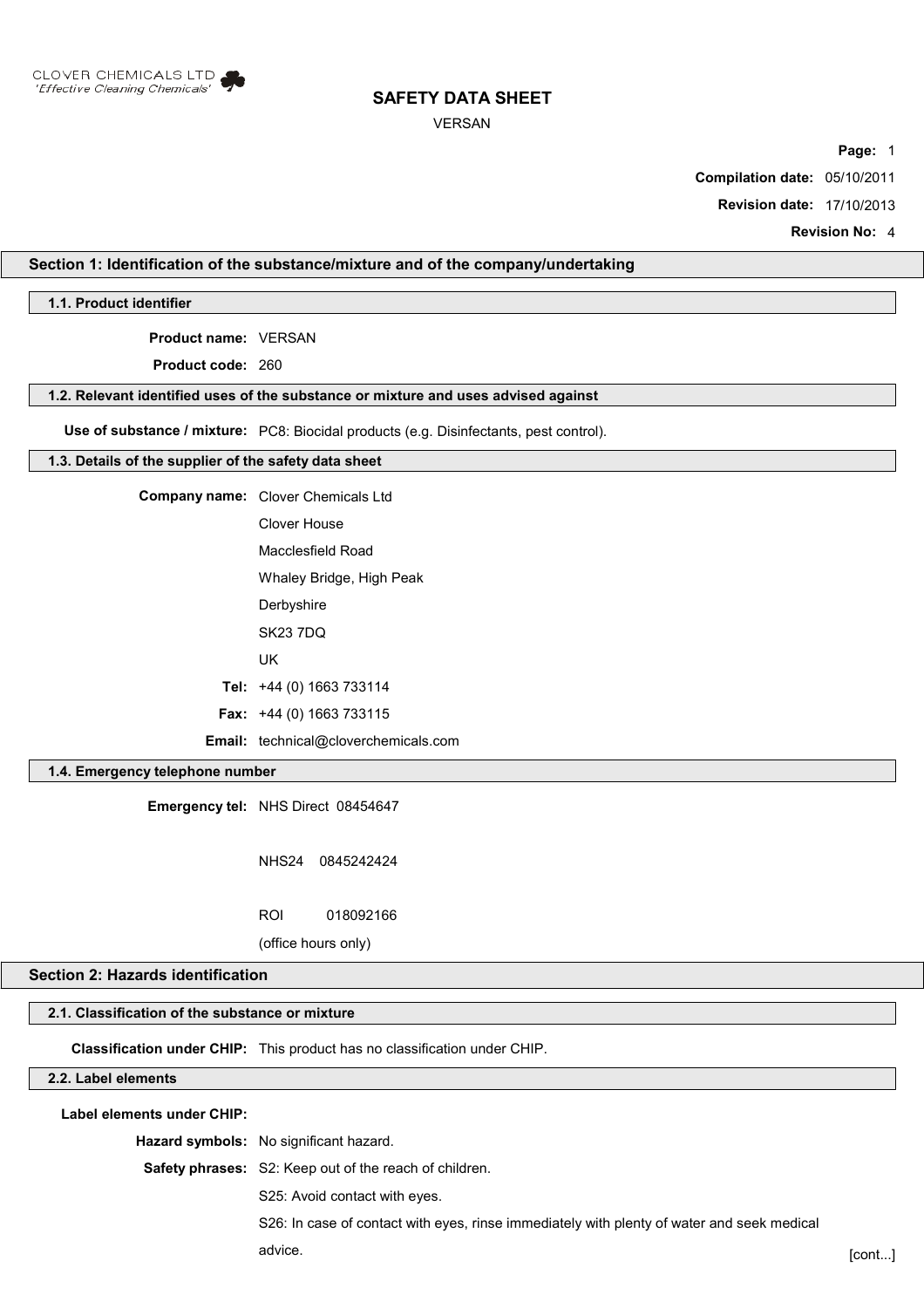#### VERSAN

**Page:** 2

**Precautionary phrases:** Warning! Do not use with other products. May release dangerous gases (chlorine).

Use biocides safely. Always read the label and product information before use.

#### **2.3. Other hazards**

#### **PBT:** This product is not identified as a PBT substance.

## **Section 3: Composition/information on ingredients**

# **3.2. Mixtures**

#### **Hazardous ingredients:**

## SODIUM HYPOCHLORITE SOLUTION CL ACTIVE

| <b>EINECS</b> | CAS       | CHIP Classification    | <b>CLP Classification</b>             | Percent |
|---------------|-----------|------------------------|---------------------------------------|---------|
| 231-668-3     | 7681-52-9 | -: R31: C: R34: N: R50 | Skin Corr. 1B: H314; Aquatic Acute 1: | l-10%   |
|               |           |                        | H400: -: EUH031                       |         |

# **Section 4: First aid measures**

#### **4.1. Description of first aid measures**

**Skin contact:** Wash immediately with plenty of soap and water. **Eye contact:** Bathe the eye with running water for 15 minutes. Transfer to hospital for specialist examination. **Ingestion:** Wash out mouth with water. If conscious, give half a litre of water to drink immediately. Give 1 cup of water to drink every 10 minutes. Transfer to hospital as soon as possible.

**Inhalation:** Transfer to hospital as soon as possible.

## **4.2. Most important symptoms and effects, both acute and delayed**

**Skin contact:** There may be mild irritation at the site of contact.

**Eye contact:** There may be irritation and redness.

**Ingestion:** There may be soreness and redness of the mouth and throat.

#### **4.3. Indication of any immediate medical attention and special treatment needed**

**Immediate / special treatment:** Not applicable.

#### **Section 5: Fire-fighting measures**

**5.1. Extinguishing media**

**Extinguishing media:** Water.

#### **5.2. Special hazards arising from the substance or mixture**

**Exposure hazards:** In combustion emits toxic fumes.

#### **5.3. Advice for fire-fighters**

**Advice for fire-fighters:** Wear self-contained breathing apparatus.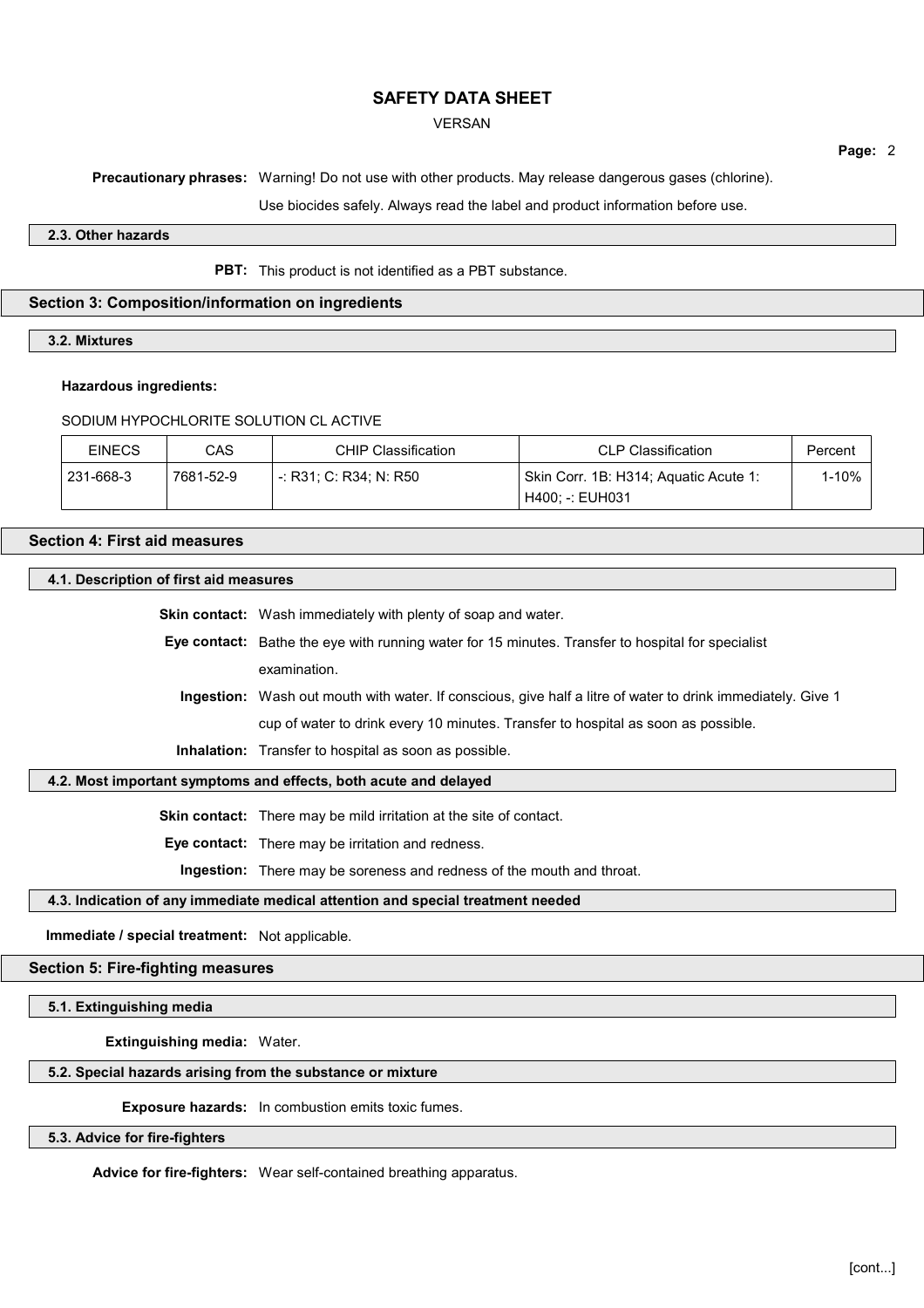VERSAN

**Page:** 3

#### **Section 6: Accidental release measures**

#### **6.1. Personal precautions, protective equipment and emergency procedures**

**Personal precautions:** Refer to section 8 of SDS for personal protection details. Turn leaking containers leak-side up

to prevent the escape of liquid.

## **6.2. Environmental precautions**

**Environmental precautions:** Do not discharge into drains or rivers.

#### **6.3. Methods and material for containment and cleaning up**

**Clean-up procedures:** Wash the spillage site with large amounts of water.

#### **6.4. Reference to other sections**

**Reference to other sections:** Refer to section 8 of SDS.

#### **Section 7: Handling and storage**

**7.1. Precautions for safe handling**

#### **7.2. Conditions for safe storage, including any incompatibilities**

**Suitable packaging:** Polyethylene. Teflon. Glass.

**7.3. Specific end use(s)**

**Specific end use(s):** No data available.

#### **Section 8: Exposure controls/personal protection**

**8.1. Control parameters**

#### **Hazardous ingredients:**

## **SODIUM HYPOCHLORITE SOLUTION...100% CL ACTIVE**

#### **Workplace exposure limits: Respirable dust Respirable dust**

| State | ` hour TWA | <b>STE</b><br>15 min.<br><b>01LL</b> | hour TWA                 | <b>STEL</b><br>15 min. |
|-------|------------|--------------------------------------|--------------------------|------------------------|
| UK    | .5mg/m3    |                                      | $\overline{\phantom{0}}$ |                        |

**8.1. DNEL/PNEC Values**

**DNEL / PNEC** No data available.

**8.2. Exposure controls**

**Respiratory protection:** Respiratory protection not required.

**Hand protection:** Impermeable gloves.

#### **Section 9: Physical and chemical properties**

## **9.1. Information on basic physical and chemical properties**

**State:** Liquid

**Colour:** Pale yellow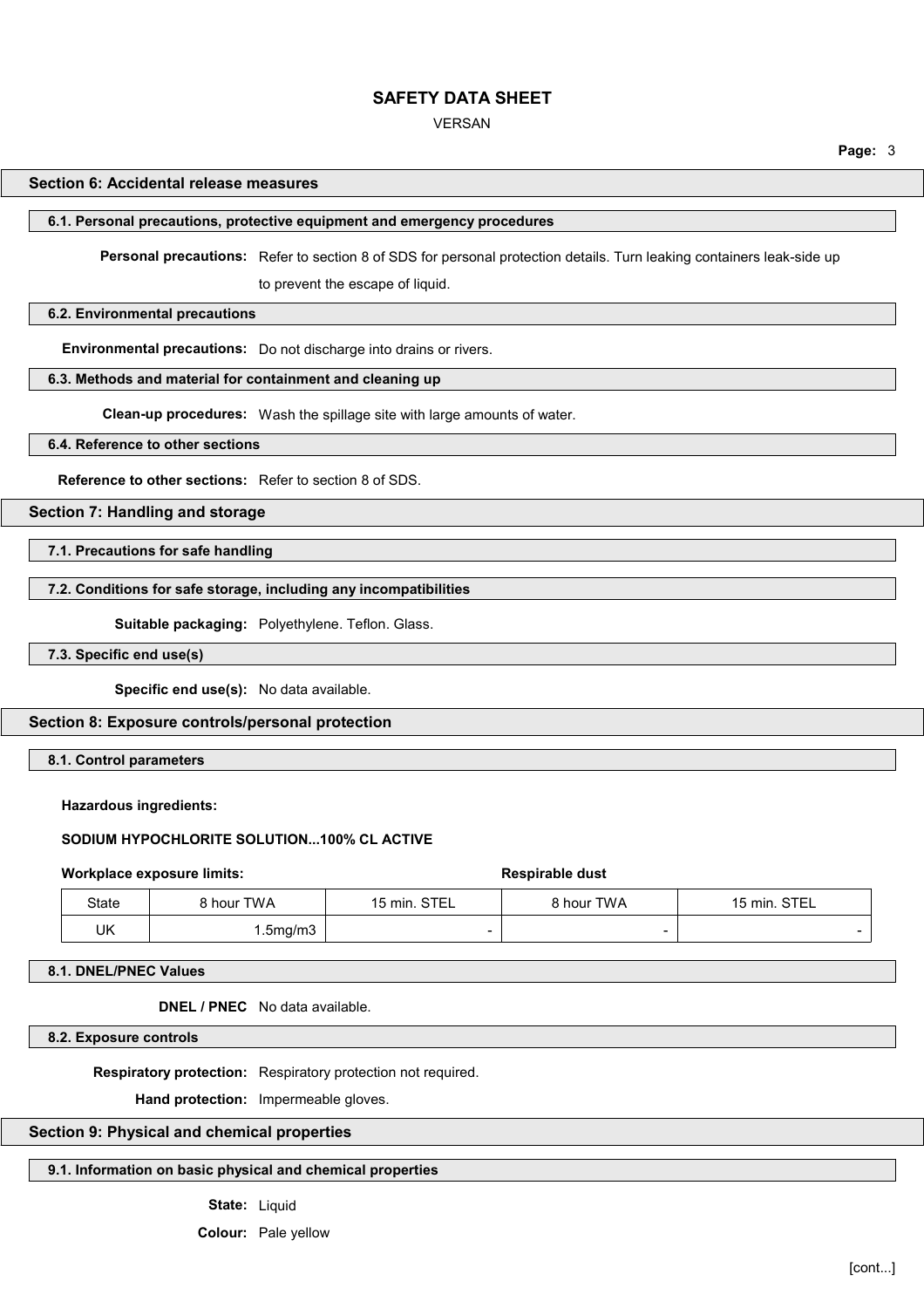VERSAN

|                                     | <b>Odour:</b> Barely perceptible odour |         |
|-------------------------------------|----------------------------------------|---------|
| <b>Evaporation rate: Moderate</b>   |                                        |         |
| <b>Solubility in water: Soluble</b> |                                        |         |
|                                     | <b>Viscosity: Non-viscous</b>          |         |
| <b>Boiling point/range°C: 100</b>   | Melting point/range°C: 0               |         |
| <b>Relative density: 1.145</b>      |                                        | pH: N/A |
| $VOC$ g/l: $0$                      |                                        |         |

#### **9.2. Other information**

**Other information:** No data available.

## **Section 10: Stability and reactivity**

**10.1. Reactivity**

**Reactivity:** Stable under recommended transport or storage conditions.

**10.2. Chemical stability**

**Chemical stability:** Stable under normal conditions.

#### **10.3. Possibility of hazardous reactions**

**Hazardous reactions:** Hazardous reactions will not occur under normal transport or storage conditions.

Decomposition may occur on exposure to conditions or materials listed below.

#### **10.4. Conditions to avoid**

**10.5. Incompatible materials**

**Materials to avoid:** Acids.

#### **10.6. Hazardous decomposition products**

**Haz. decomp. products:** Contact with acids liberates toxic gas.

#### **Section 11: Toxicological information**

**11.1. Information on toxicological effects**

**Hazardous ingredients:**

#### **SODIUM HYPOCHLORITE SOLUTION...100% CL ACTIVE**

| __<br>- 11- | . .<br>״ | ำค | $- - -$<br>נות<br>$ -$ | $\cdot$<br>n<br>אוי:<br>. .<br>. . |
|-------------|----------|----|------------------------|------------------------------------|
|-------------|----------|----|------------------------|------------------------------------|

**Toxicity values:** No data available.

**Symptoms / routes of exposure**

**Skin contact:** There may be mild irritation at the site of contact.

**Eye contact:** There may be irritation and redness.

**Ingestion:** There may be soreness and redness of the mouth and throat.

[cont...]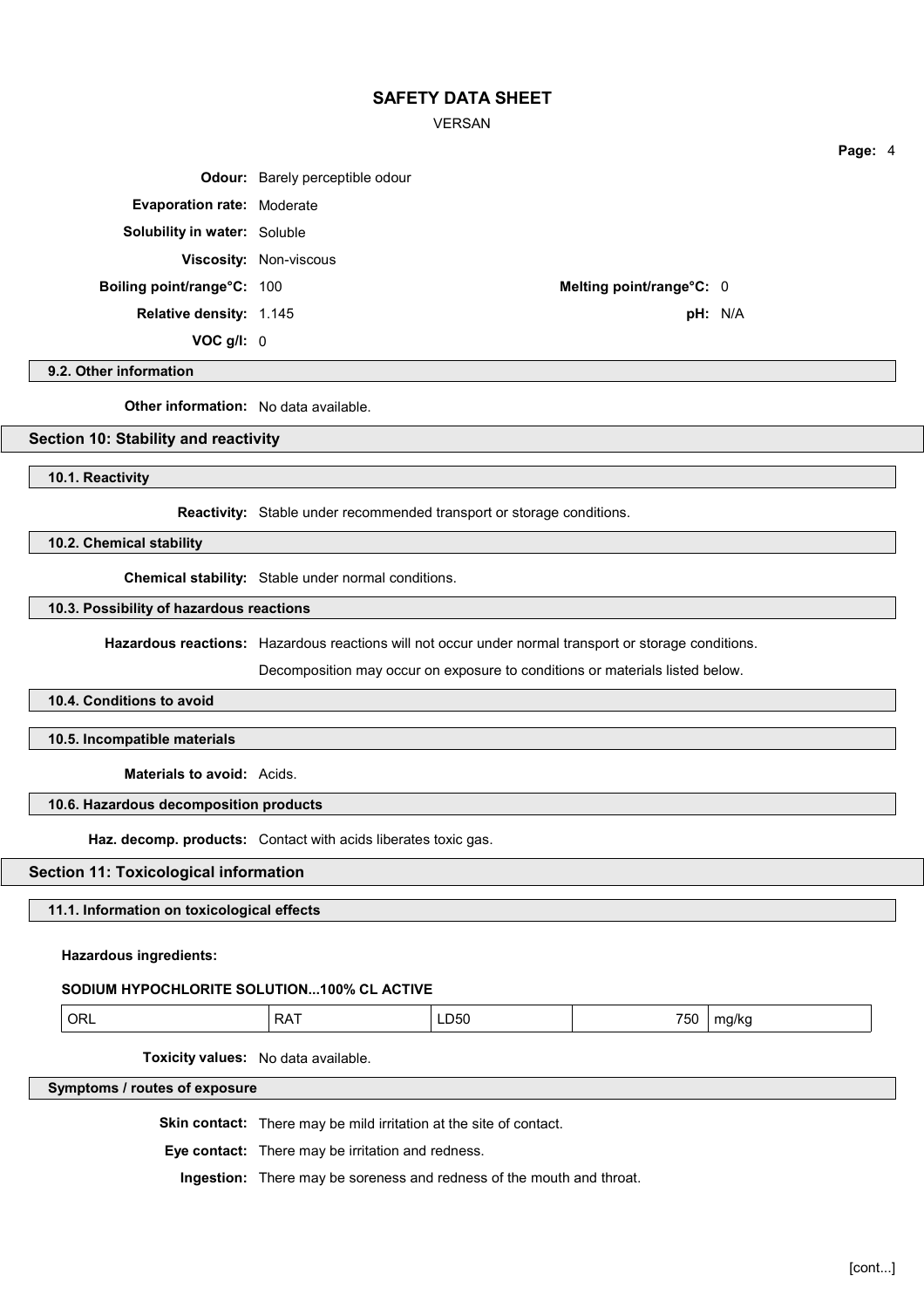VERSAN

|                                                                                                                       |                                                                                                        |       |   |      | Page: 5 |  |
|-----------------------------------------------------------------------------------------------------------------------|--------------------------------------------------------------------------------------------------------|-------|---|------|---------|--|
| <b>Section 12: Ecological information</b>                                                                             |                                                                                                        |       |   |      |         |  |
| 12.1. Toxicity                                                                                                        |                                                                                                        |       |   |      |         |  |
|                                                                                                                       |                                                                                                        |       |   |      |         |  |
| <b>Hazardous ingredients:</b>                                                                                         |                                                                                                        |       |   |      |         |  |
| SODIUM HYPOCHLORITE SOLUTION100% CL ACTIVE                                                                            |                                                                                                        |       |   |      |         |  |
| $\overline{\phantom{a}}$                                                                                              |                                                                                                        | LC100 | 1 | mg/l |         |  |
| 12.2. Persistence and degradability                                                                                   |                                                                                                        |       |   |      |         |  |
| 12.3. Bioaccumulative potential                                                                                       |                                                                                                        |       |   |      |         |  |
|                                                                                                                       |                                                                                                        |       |   |      |         |  |
| Bioaccumulative potential: No bioaccumulation potential.                                                              |                                                                                                        |       |   |      |         |  |
| 12.4. Mobility in soil                                                                                                |                                                                                                        |       |   |      |         |  |
|                                                                                                                       | Mobility: Soluble in water.                                                                            |       |   |      |         |  |
| 12.5. Results of PBT and vPvB assessment                                                                              |                                                                                                        |       |   |      |         |  |
|                                                                                                                       | PBT identification: This product is not identified as a PBT substance.                                 |       |   |      |         |  |
| 12.6. Other adverse effects                                                                                           |                                                                                                        |       |   |      |         |  |
| <b>Section 13: Disposal considerations</b>                                                                            |                                                                                                        |       |   |      |         |  |
| 13.1. Waste treatment methods                                                                                         |                                                                                                        |       |   |      |         |  |
|                                                                                                                       | Disposal of packaging: Dispose of as normal industrial waste.                                          |       |   |      |         |  |
|                                                                                                                       | NB: The user's attention is drawn to the possible existence of regional or national regulations        |       |   |      |         |  |
|                                                                                                                       | regarding disposal.                                                                                    |       |   |      |         |  |
| <b>Section 14: Transport information</b>                                                                              |                                                                                                        |       |   |      |         |  |
|                                                                                                                       | Transport class: This product does not require a classification for transport.                         |       |   |      |         |  |
| Section 15: Regulatory information                                                                                    |                                                                                                        |       |   |      |         |  |
| 15.1. Safety, health and environmental regulations/legislation specific for the substance or mixture                  |                                                                                                        |       |   |      |         |  |
|                                                                                                                       |                                                                                                        |       |   |      |         |  |
| 15.2. Chemical Safety Assessment                                                                                      |                                                                                                        |       |   |      |         |  |
| Chemical safety assessment: A chemical safety assessment has not been carried out for the substance or the mixture by |                                                                                                        |       |   |      |         |  |
|                                                                                                                       | the supplier.                                                                                          |       |   |      |         |  |
| <b>Section 16: Other information</b>                                                                                  |                                                                                                        |       |   |      |         |  |
| <b>Other information</b>                                                                                              |                                                                                                        |       |   |      |         |  |
|                                                                                                                       | Other information: This safety data sheet is prepared in accordance with Commission Regulation (EU) No |       |   |      |         |  |
|                                                                                                                       | 453/2010.                                                                                              |       |   |      |         |  |
| Phrases used in s.2 and 3: EUH031: Contact with acids liberates toxic gas.                                            |                                                                                                        |       |   |      |         |  |
|                                                                                                                       | H314: Causes severe skin burns and eye damage.                                                         |       |   |      |         |  |

H400: Very toxic to aquatic life.